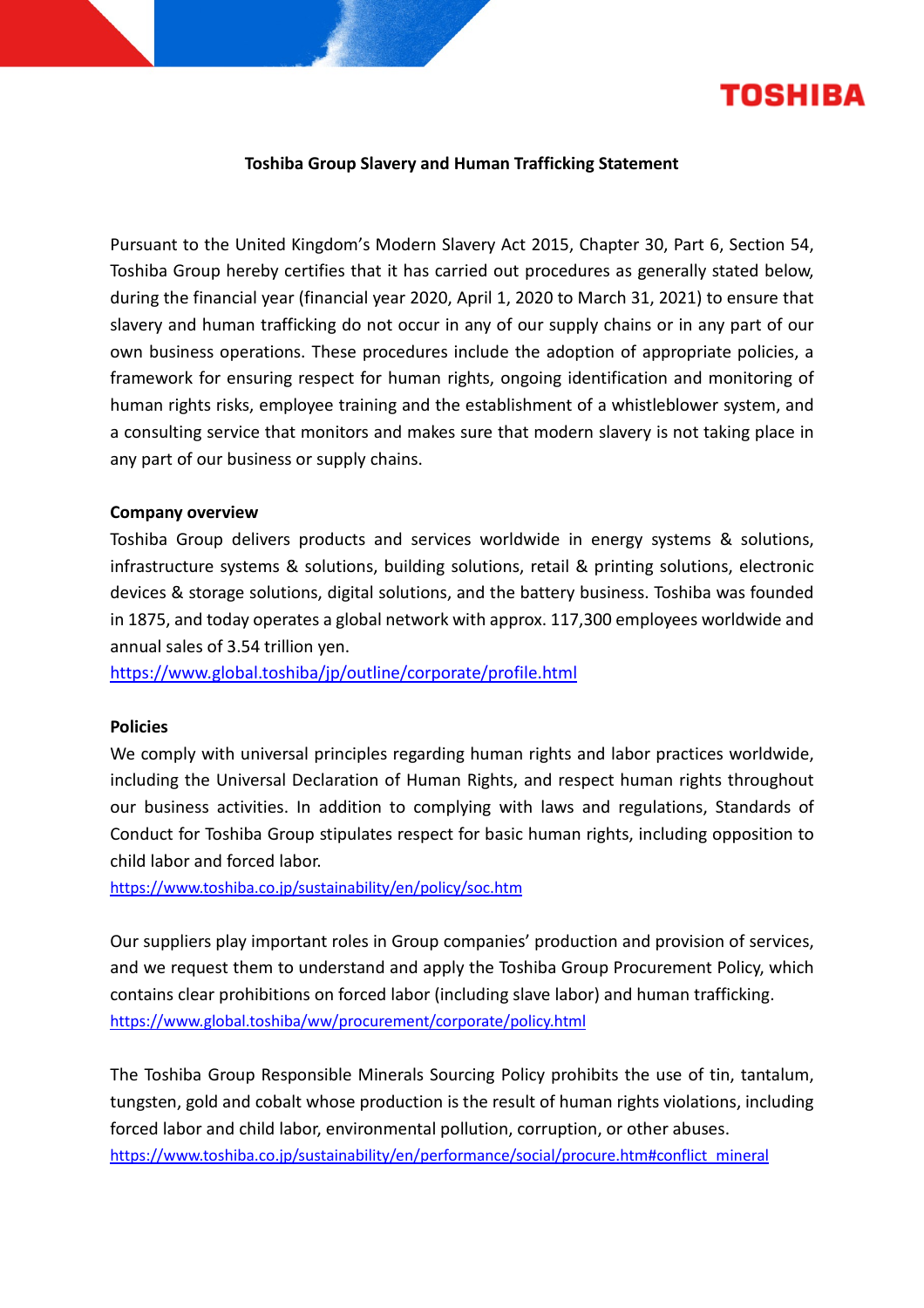# **Framework for Respecting Human Rights**

The Toshiba's Human Rights Enlightenment Committee provides Group companies with leadership in promoting human rights awareness, under the basic principle of respect for human rights. The Committee promotes basic principles on human rights, enforces their practice, and provides instructions and support in order to promote respect for human rights throughout Toshiba Group.

# **Identification and Monitoring of Human Rights Risks**

Toshiba Group regularly investigates potential human rights risks in its business activities through reviews based on ISO 26000, the international standard that provides guidelines for corporate social responsibility. We monitor implementation of our human rights initiatives by using the Human Rights Risks Survey to perform gap analyses, as a part of the Risk Assessment Programs of the Toshiba Group Risk Management System. The survey is aligned with guidelines and principles regarding human rights and labor practices worldwide, and in FY2020 it was conducted as annual human rights due diligence on 211 Group companies.

In FY2020, we surveyed 211 Group companies and found that some of those in Asia were conducting medical tests which were not deemed necessary as part of the medical examinations conducted upon employment. Further investigations and interviews revealed that the purpose of these tests was to determine the type of work to be done and to check if candidates meet the required level of health conditions for the job. However, at the same time, it also became clear that there was a lack of awareness that these tests could lead to potential discrimination. The companies that had conducted the tests understood that the results could lead to discrimination, and have reviewed their current employment regulations, handbooks and any related documents and changed the contents to comply with global standards and the RBA Code of Conduct. In addition, we conducted a survey of our Group companies in Japan regarding foreign technical trainees, who were generally considered to be at high risk of forced labor, and confirmed that 3 Group companies had accepted the technical trainees as of December 2020. As a result of our investigation, we have confirmed that the companies were in compliance with the relevant Japanese laws and regulations. We will conduct further investigations to see if any technical intern trainees were charged exorbitant fees upon coming to Japan, and will consider and implement measures to prevent human rights violations against these interns.

# **Training**

Standards of Conduct for Toshiba Group has been adopted by Group companies and is available in 24 languages. Training on the Standards of Conduct is provided annually to Group employees, so asto make the Standards of Conduct the guiding principles of our daily business activities.